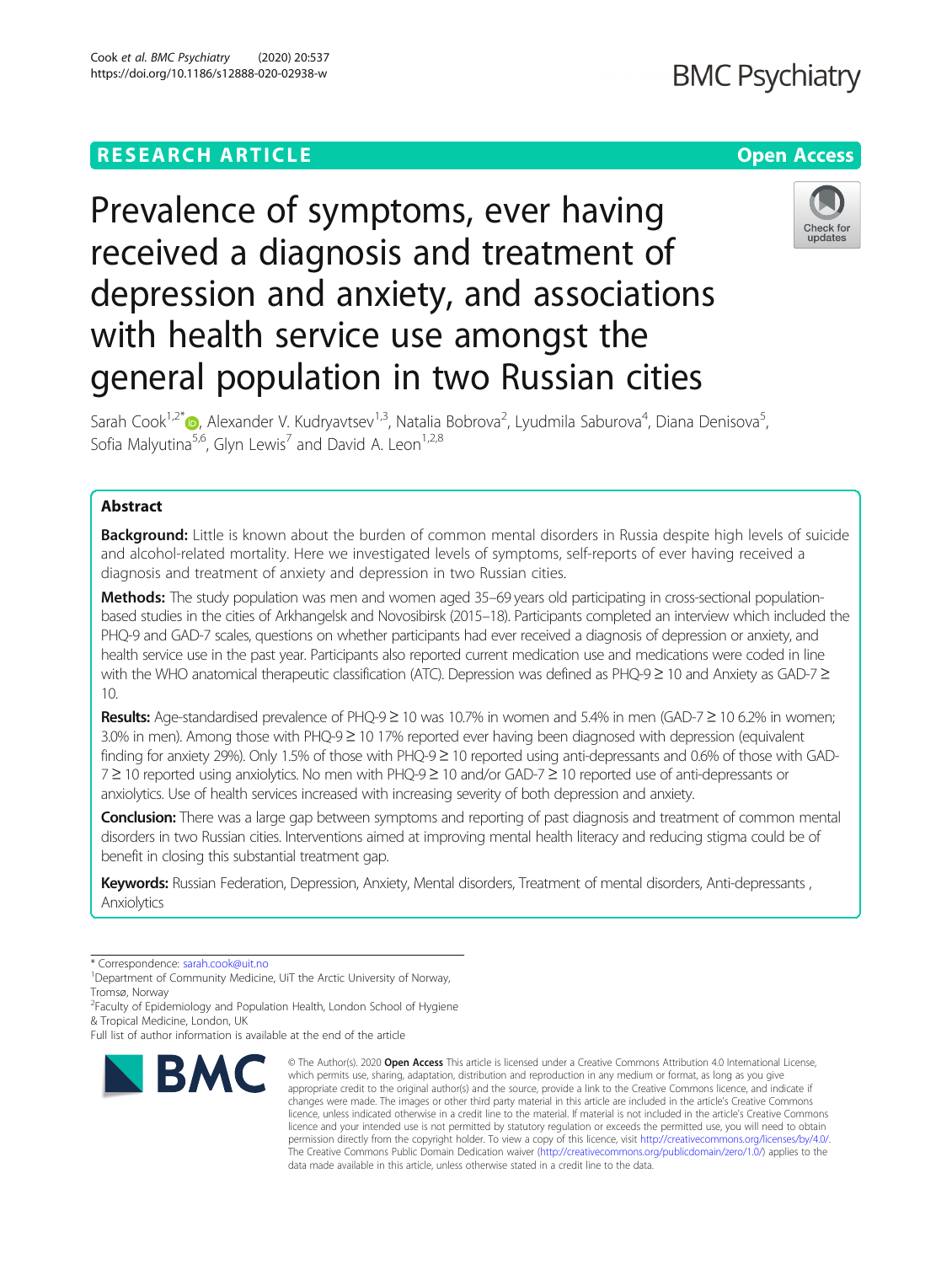# Background

Common mental disorders (depression and anxiety) are important public health concerns worldwide [[1,](#page-9-0) [2](#page-9-0)]. Relatively little attention has been given to the burden of common mental disorders and their treatment in Russia, despite the country having high rates of suicide and alcohol-related mortality [[3](#page-9-0)–[6\]](#page-9-0). Depressive symptoms have been shown to predict cardiovascular and all-cause mortality in the Russian population [[7\]](#page-9-0).

Three population-based studies from the start of the millennium found a high prevalence of symptoms of depression  $[8-10]$  $[8-10]$  $[8-10]$  $[8-10]$  and anxiety  $[9]$  $[9]$ . The HAPIEE study which assessed depression using the Centre for Epidemiologic studies depression scale (CES-D) > 16 among men and women aged 45–64 in the city of Novosibirsk (1999–2000) found a prevalence of 23% in men and 44% in women [\[8](#page-9-0)]. The Arkhangelsk Study (2000) assessed depression and anxiety using binary questions about feeling depressed in the past 2 weeks/anxious in the past year found prevalence of depression 10% in men and 34% in women and of anxiety 25% in men and 53.2% in women [[9\]](#page-9-0). A study of 885 adults aged 18–64 living in rural Udmurtia in 1995 found 27.3% participants met ICD-10 criteria for a mood disorder in the past month when interviewed using the Composite International Diagnostic Interview [\[10](#page-9-0)]. In the past 20 years, Russia has undergone substantial political, economic and social change [[11\]](#page-9-0). It is therefore timely to investigate the burden of common mental disorders and associated levels of treatment in present day Russia. Early findings from the more recent ESSE-RF multi-centre study (2013–14) suggests the burden remains high with a 25.6% prevalence of depression and 46.3% prevalence of anxiety among 16,877 men and women aged 25–64 years old assessed using the Hospital Anxiety and Depression Scale (HADS) score  $\geq 8$  [\[12](#page-9-0)]. None of these studies investigated issues to do with levels of diagnosis or treatment within the general population. However a study of 155 primary care users from St Petersburg in Russia has found low levels of treatment for depression among 55 participants identified as having symptoms using CES-D, particularly with pharmacotherapy with no participants with depression using antidepressants [[13](#page-9-0)].

Treatment for mental health problems in Russia primarily takes place within specialist services with a focus on treatment delivery through psychiatric outpatient dispensaries and hospitals [[14](#page-10-0)–[17](#page-10-0)]. Seeking treatment privately is also an option for those who can afford it. Assessment and treatment within primary care is rare [[15,](#page-10-0) [16](#page-10-0), [18](#page-10-0), [19\]](#page-10-0). However if those with depression and anxiety are more likely to attend general health care services this may equate with missed opportunities for care. One potential reason for low levels of diagnosis and treatment is lack of contact with health services in general however in several populations, including the primary care users in the study from St Petersburg [\[20](#page-10-0)], common mental disorders have been found to be associated with higher use of general health services [\[20](#page-10-0)–[22\]](#page-10-0).

In this study we investigated the prevalence of symptoms depression and anxiety, self-reports of ever being diagnosed with depression and anxiety, and one specific aspect of treatment (use of anti-depressants and anxiolytic medication) in the general population in two Russian cities. We also investigated the associations between severity of symptoms and health service use. Since physical co-morbidities may drive an association between mental health symptoms and health care use findings were stratified by the presence or absence of chronic physical health problems.

### Methods

#### Study population

The study population was men and women aged 35–69 years participating in the Know Your Heart study (2015–18). This was a cross-sectional population-based survey set up to investigate reasons for high cardiovascular disease mortality in Russia that collected a widerange of information about participants' physical and mental health and health service use and medications. Detailed methodology of the study including response rates have been described previously [\[23](#page-10-0)].

Recruitment took place in two Russian cities – Arkhangelsk, in the North of European Russia and Novosibirsk in Western Siberia. Novosibirsk is the third largest city in Russia, after Moscow and St Petersburg, with a population of 1,500,000 while Arkhangelsk is a smaller city with a population of approximately 350,000 people. Data from the Russian census 2010 shows that the age distribution of the two cities was similar to the National average but the proportion of people with higher education was higher in Novosibirsk compared to the Urban Russian population as a whole while in Arkhangelsk it was similar. Consistent with patterns for all-cause mortality and cardiovascular disease mortality at the time of study Russian state statistics showed higher mortality from both suicide and alcohol-related poisoning in Arkhangelsk than Novosibirsk.

Addresses of eligible participants were identified from Territorial Health Insurance Fund records with sampling stratified by age, sex and district (four districts per city). Trained interviewers visited randomly selected addresses and invited participants of the correct expected age and sex to take part in the study. Excluding addresses which were invalid or where no one of the correct age or sex was resident response rates were 53.1% in Arkhangelsk and 26.5% in Novosibirsk. The target population of the study was men and women aged 35–69.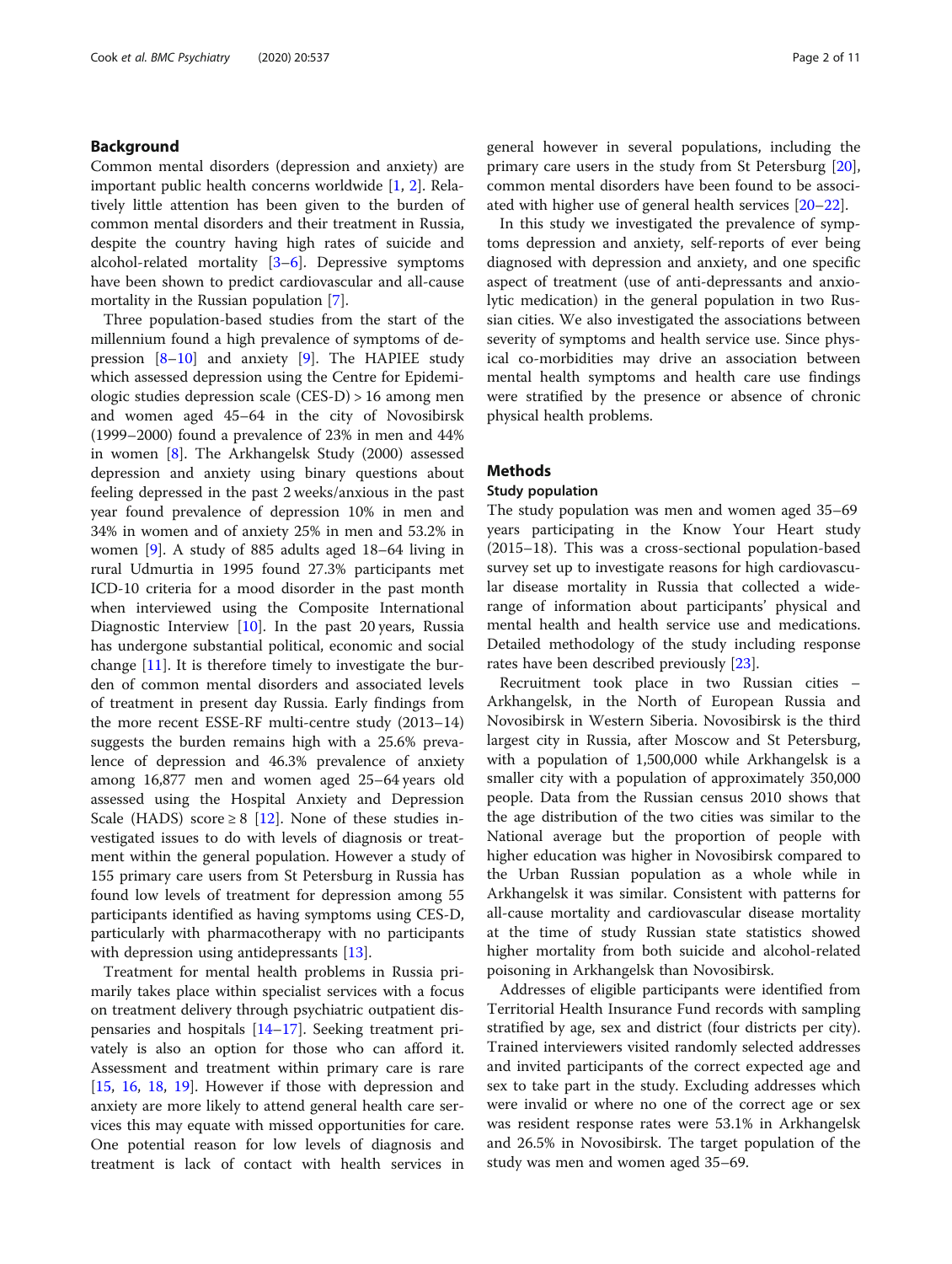If participants agreed to take part the interviewer carried out a face to face interview, in the majority of cases in the participants' home, which included the questions of the PHQ-9, GAD-7, whether participants had ever received a diagnosis of depression or anxiety, self-reported diseases, socio-demographic factors and health behaviours (smoking and alcohol use). After this interview participants were invited to attend a health check examination at a polyclinic which 89% of participants attended. Data on medication use were collected at the health check.

# Measurement of symptoms, ever having received a diagnosis and treatment of depression and anxiety

Depression was measured using the PHQ-9 [\[24](#page-10-0)]. This is a nine-item scale with questions on symptoms of depression in the past 2 weeks. Each question has four response options (not at all/several days/more than half of the days/ nearly every day). A severity score was calculated by summing responses to each question with "not at all" responses scored as zero and "nearly every day" as three. A cut point of ≥10 or above was used to define moderate depression as a binary outcome and the following cut points to define depression severity: 5–9 mild depression, 10–14 moderate depression, 15–19 major depression and  $\geq 20$ major severe depression [[24](#page-10-0)]. Anxiety was measured using the GAD-7 a 7-item scale with questions on symptoms of anxiety in the past 2 weeks [[25\]](#page-10-0). Scoring and calculation of the severity score was the same as for the PHQ-9. A cut point of ≥10 or above was used to define moderate anxiety as a binary outcome and the following cut points to define anxiety severity: 5–9 mild anxiety, 10–14 moderate anxiety and ≥ 15 severe anxiety  $[25]$ . Standard Russian translations of the PHQ-9 and GAD-7 were used [\(www.](http://www.phqscreeners.com) [phqscreeners.com\)](http://www.phqscreeners.com).

Ever having received a diagnosis of depression or anxiety was assessed through self-report using these two questions: "Have you ever been told by a doctor (been diagnosed) that you have depression?" and "Have you ever been told by a doctor (been diagnosed) that you have anxiety?" with response categories yes/no.

Participants were asked to bring all their medications to the health check where medically trained interviewers asked about current medication use and recorded the name, dose, indication and frequency of use (up to 7 medications). If participants did not bring medications with them (73% of participants did not bring medications) they were asked verbally to report this information. Medications were coded using the International WHO Anatomical Therapeutic Chemical (ATC) classification system ([https://www.whocc.no/\)](https://www.whocc.no/). Use of antidepressant medication was defined as any medication in class N06A and anxiolytic medication as any medication in class N05B. Use of drugs containing hypnotic or sleeping medications defined as any medication in class N05C were also considered.

# Health service use

Use of health services was measured by considering the number of visits to a doctor and the number of hospital admissions. Participants were asked how many times in the past 12 months they had visited the following types of physician: district physician/polyclinic cardiologist/ other polyclinic specialist/hospital cardiologist/other hospital doctor. For each type of doctor visited the response options were integers 0 to 5+. The visits to each type of doctor were summed together treating "5+" as 5 allowing for a maximum possible number of 25 visits to a doctor. Number of hospital admissions was measured from the question "In the last 12 months, how many times have you been hospitalised (stayed in hospital overnight)?" The number of times was an open response (no categories given).

The number of medications used per participant among the sub-set of participants with data on medication use was also considered as a further indicator of medical care.

# Self-reported physical morbidity

Analyses on associations with health service and medication use were stratified by report of physical comorbidities in the baseline interview "Have you ever been told by a doctor (been diagnosed) that you have: cancer, angina, stroke, rheumatoid arthritis, osteoarthritis, asthma, diabetes, chronic lung disease, myocardial infarction, kidney disease, heart failure?" This was to investigate to what extent associations may be due to poorer physical health leading to both worse mental health and increased use of health care.

## Other variables of interest

Potential confounders of the association between common mental disorders and health service use considered were demographic factors (age, sex and marital status), socioeconomic factors (education (classified into three groups lower, middle and higher) self-perceived financial status measured on a 6 item likert scale and employment status (in regular paid employment or not)) and health behaviours (smoking status (current smoker, ex-smoker, never smoker), alcohol use measured in terms of volume of ethanol from beer, wine, and spirits in the past year and CAGE score [\[26\]](#page-10-0) for problem drinking adapted to a 12 month reference period. While current socio-economic circumstances and health behaviours are also potentially mediators of the relationship between mental health and health service use our aim here was to investigate whether common mental disorders were associated with increased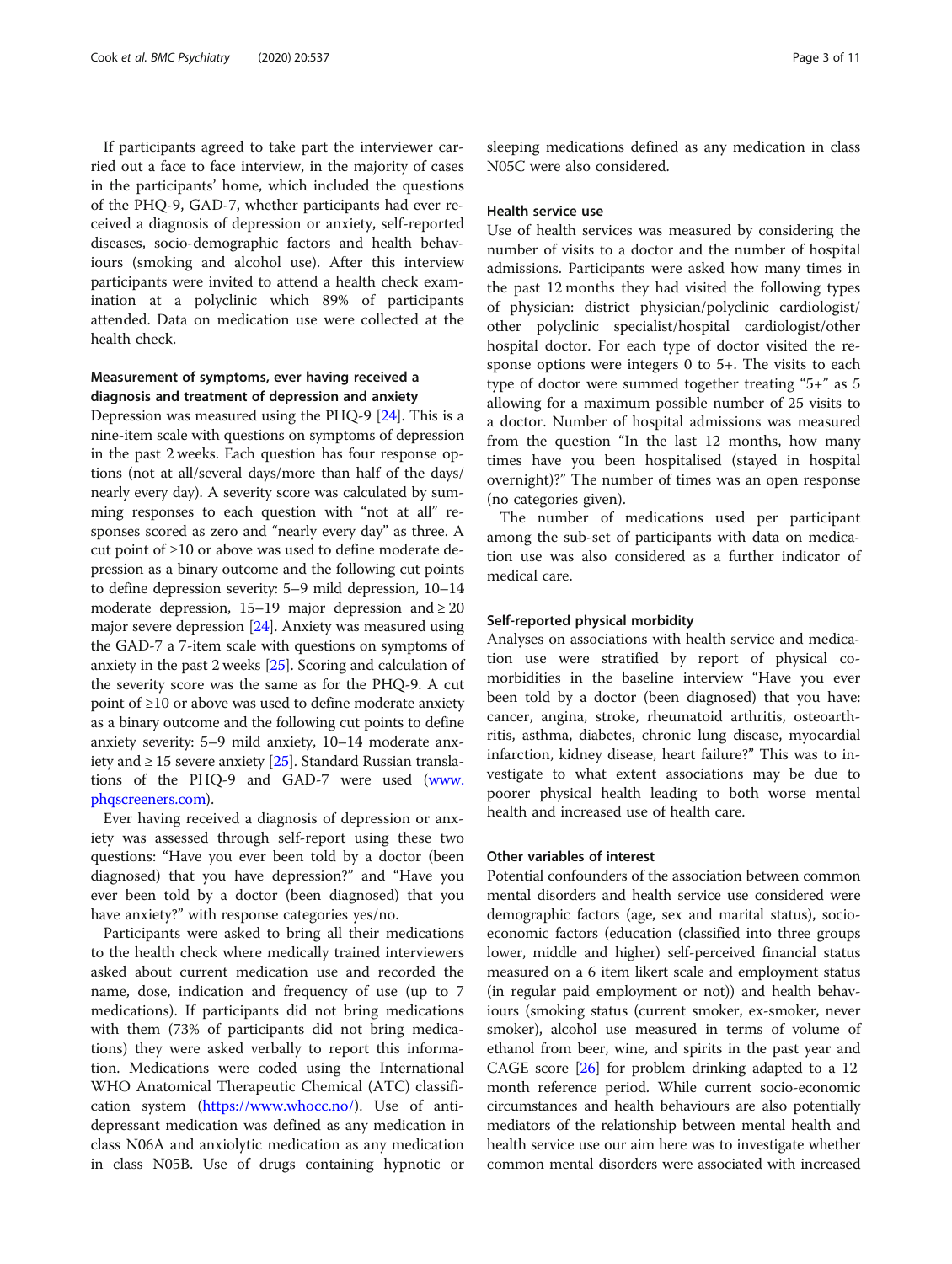help seeking from medical services which may be confounded by worse physical health.

#### Statistical analysis

Prevalences of symptoms indicating moderate depression and anxiety, ever having received a diagnosis and treatment in the general population sample were calculated stratified by sex and city and directly standardised by age to the European 2013 Standard Population for those aged 35–69. Between city differences in prevalence of symptoms were investigated by fitting logistic regression models with moderate depression as the outcome, city as the main exposure and adjustments for a) age and sex b) model 1 plus socio-economic factors (education, financial status, employment status) and c) model 2 plus health behaviours (smoking, alcohol use).

Distribution of use of health service variables were skewed therefore median (IQR) number of visits to a doctor, hospital admissions and use of medications were considered by category of depression and anxiety severity and modelled using negative binomial regression as an alternative to poisson regression due to overdispersion of the outcome variables. Due to small number of participants with severe major depression ( $n = 27$ ) the two major depression categories were collapsed for these analyses. Models were fitted stratified by reporting of physical co-morbidities. Negative binomial regression models were fitted for each outcome and mental health exposure separately adjusting a) for age sex and city and b) adjusting for age, sex, city, marital status, socioeconomic factors and health behaviours.

Statistical analyses were done in Stata 15 [\[27\]](#page-10-0).

### Results

The sample size was 5077 participants aged 35–69 years at the time of the baseline interview (42.8% male, mean age 54 (SD 9.8)). Of these participant 4060 attended the health check and had data available on use of medications.

# Prevalence of symptoms, ever having received a diagnosis and treatment of depression and anxiety

The age-standardised prevalence of moderate depression (PHQ-9  $\geq$  10) for those aged 35–69 in Novosibirsk was 10.6% (95% CI 9.4, 11.9%) and in Arkhangelsk 6.3% (95% CI 5.4, 7.3%). The age-standardised prevalence of moderate anxiety (GAD-7  $\geq$  10) was 6.0% (95% CI 5.1, 7.0%) in Novosibirsk and 3.8% (95% CI 3.0, 4.6%) in Arkhangelsk.

The odds of moderate depression were higher in Novosibirsk after adjusting for age and sex (OR 1.76 95% CI 1.43, 2.16). The difference between sites was attenuated but not fully explained by adjustment for socio-economic factors (OR 1.53 95% CI 1.24, 1.89). Additional adjustment for differences in health behaviours between the study

populations in each city did not explain this further (1.53 95% CI 1.27, 1.93). Distribution of socio-demographic factors and health behaviours between the study populations of the two cities are shown in Supplementary Table [1.](#page-8-0)

The distribution of severity scores on the PHQ-9 and GAD-7, prevalence of scores≥10 and reports of ever having been diagnosed with depression and anxiety by sex and city are shown in Table [1.](#page-4-0) There were consistently higher prevalences in Novosibirsk compared to Arkhangelsk but the pattern of results was the same in both cities: prevalence of moderate depression (PHQ-9  $\geq$  10) and anxiety (GAD-7  $\geq$  10) was appreciably higher in women than in men. The prevalence of reporting ever having received a diagnosis of depression was substantially lower than point prevalence of moderate depression based on symptoms. This was a consistent finding in men and women. Levels of reporting of ever having received a diagnosis of anxiety were slightly higher than point prevalence in women and similar to point prevalence in men.

Use of anti-depressants and anxiolytic medications in the general population was extremely low in both cities (10 participants reported use of anti-depressants and 8 reported use of anxiolytics data from both cities combined). Use of sleeping medications in the general population ( $n = 27$  0.7%) was slightly more common than either anti-depressants (0.3%) or anxiolytics (0.2%) but also very low. The prevalence of use of medications among those with PHQ-9  $\geq$  10 and GAD-7  $\geq$  10 is shown in Table [2.](#page-4-0) Levels of treatment of depression and anxiety with anti-depressant and anxiolytic medication was extremely low and no men with symptoms of either condition were receiving any pharmacological treatment.

The overlap between PHQ-9  $\geq$  10 and GAD-7  $\geq$  10 and report of ever having received a diagnosis of depression is shown in Fig. [1a](#page-5-0). The equivalent for reporting ever having received a diagnosis of anxiety is shown in Fig. [1b](#page-5-0). Despite differences in absolute prevalences the findings for men and women were similar and the results are shown for men and women combined. The prevalence of co-morbidity was very high – particularly for those with GAD-7  $\geq$  10 of whom 69.1% also had PHQ-9 ≥ 10 while 37.4% of those with PHQ-9 ≥ 10 also had  $GAD-7 \ge 10$ . Among participants with PHQ-9  $\ge 10$  the proportion who reported they had ever received a diagnosis of depression was low (16.9%). Prevalence of reporting ever receiving a diagnosis of anxiety among participants with GAD-7  $\geq$  10 was slightly higher (28.8%).

#### Associations with use of health services and medications

The age and sex adjusted associations between severity of depression and anxiety with use of health services and medications among those with no self-reported physical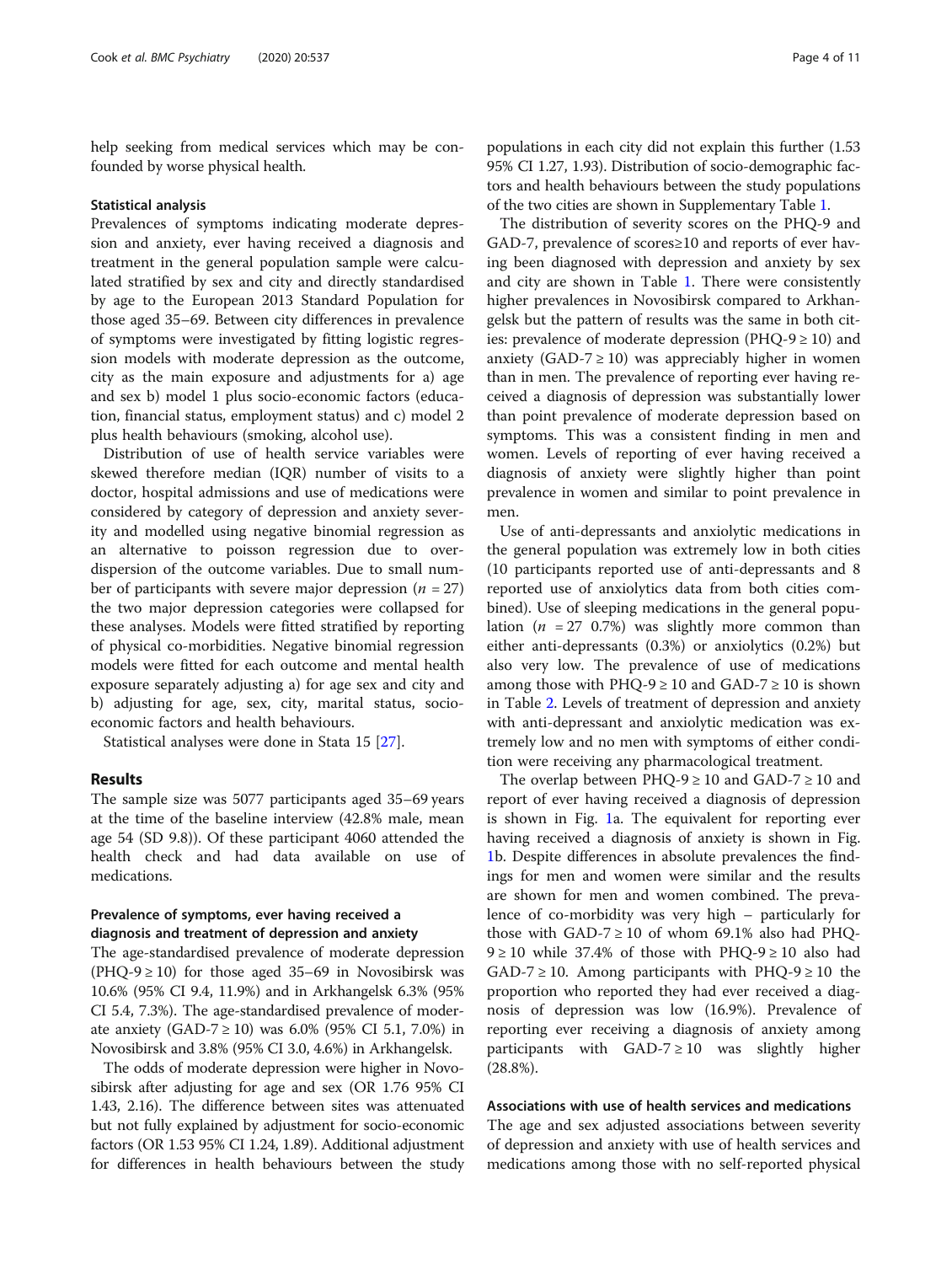<span id="page-4-0"></span>Table 1 Severity of depression and anxiety and age-adjusted prevalence of moderate depression and anxiety (symptoms and report of ever having received a diagnosis) by city and sex

|                                                                                                    |     | Arkhangelsk   |                       |                 |     | <b>Novosibirsk</b> |                       |                 | <b>Both sites</b> |               |                       |                |
|----------------------------------------------------------------------------------------------------|-----|---------------|-----------------------|-----------------|-----|--------------------|-----------------------|-----------------|-------------------|---------------|-----------------------|----------------|
|                                                                                                    | Men | $(n = 1022)$  | Women<br>$(n = 1430)$ |                 | Men | $(n = 1151)$       | Women<br>$(n = 1474)$ |                 | Men               | $(n = 2173)$  | Women<br>$(n = 2904)$ |                |
|                                                                                                    | N   | (%)           | N                     | (%)             | N   | (%)                | N                     | (%)             | N                 | (%)           | N                     | (%)            |
| PHQ-9 severity score                                                                               |     |               |                       |                 |     |                    |                       |                 |                   |               |                       |                |
| No symptom $(< 5)$                                                                                 | 784 | (76.7)        | 902                   | (63.1)          | 807 | (70.1)             | 827                   | (56.1)          | 1591              | (73.2)        | 1729                  | (59.5)         |
| Mild depression (5-9)                                                                              | 198 | (19.4)        | 407                   | (28.5)          | 259 | (22.5)             | 444                   | (30.1)          | 457               | (21.0)        | 851                   | (29.3)         |
| Moderate depression (10-14)                                                                        | 29  | (2.8)         | 87                    | (6.1)           | 56  | (4.9)              | 138                   | (9.4)           | 85                | (3.9)         | 225                   | (7.8)          |
| Major depression (15-19)                                                                           | 9   | (0.9)         | 27                    | (1.9)           | 24  | (2.1)              | 52                    | (3.5)           | 33                | (1.5)         | 79                    | (2.7)          |
| Major depression- severe ( $\geq$ 20)                                                              | 2   | (0.2)         | 7                     | (0.5)           | 5   | (0.4)              | 13                    | (0.9)           | $7\overline{ }$   | (0.3)         | 20                    | (0.7)          |
| Age-standardised prevalence of moderate depression<br>PHQ9 ≥ 10 (95% CI)                           | 3.7 | (2.7,<br>5.0) | 8.1                   | (6.8,<br>9.6)   | 6.9 | (5.5,<br>8.6)      | 13.3                  | (11.7,<br>15.2) | 5.4               | (4.5,<br>6.4) | 10.7                  | (9.6,<br>11.9  |
| Age-standardised prevalence ever diagnosed with<br>depression <sup>a</sup> (95% CI) (missing = 11) | 2.6 | (1.8.<br>3.9) | 6.7                   | (5.5.<br>8.2)   | 1.3 | (0.1,<br>2.2)      | 3.5                   | (2.7.<br>4.5)   | 2.0               | (1.5,<br>2.7) | 5.1                   | (4.3,<br>5.9   |
| GAD-7 Severity score                                                                               |     |               |                       |                 |     |                    |                       |                 |                   |               |                       |                |
| No symptoms $(< 5)$                                                                                | 888 | (86.9)        | 1070                  | (74.8)          | 957 | (83.2)             | 1053                  | (71.4)          | 1845              | (84.9)        | 2123                  | (73.1)         |
| Mild anxiety (5-9)                                                                                 | 112 | (11.0)        | 292                   | (20.4)          | 150 | (13.0)             | 312                   | (21.2)          | 262               | (12.1)        | 604                   | (20.8)         |
| Moderate anxiety (10-14)                                                                           | 14  | (1.4)         | 46                    | (3.2)           | 34  | (3.0)              | 73                    | (5.0)           | 48                | (2.2)         | 119                   | (4.1)          |
| Severe anxiety ( $\geq$ 15)                                                                        | 8   | (0.8)         | 22                    | (1.5)           | 10  | (0.9)              | 36                    | (2.4)           | 18                | (0.8)         | 58                    | (2.0)          |
| Age-standardised prevalence of moderate anxiety<br>GAD-7 ≥ 10 (95% CI)                             | 3.8 | (2.8,<br>5.2) | 7.6                   | (6.3,<br>9.1)   | 2.2 | (1.4,<br>3.3)      | 4.9                   | (3.8,<br>6.1)   | 3.0               | (2.4,<br>3.9  | 6.2                   | (5.4,<br>7.2)  |
| Age-standardised prevalence ever diagnosed<br>with anxiety <sup>b</sup> (95% CI) (missing = 12)    | 4.1 | (3.0,<br>5.6) | 12.1                  | (10.5,<br>14.0) | 2.0 | (1.2,<br>3.0)      | 5.7                   | (4.6,<br>7.0)   | 3.0               | (2.3,<br>3.9) | 8.9                   | (7.9,<br>10.0) |

 $\frac{1}{a}$  11 participants responded "difficult to answer". They were coded as missing

 $b$ 12 participants responded "difficult to answer". They were coded as missing

co-morbidities are shown in Table [3.](#page-6-0) There were strong associations between both severity of depression and anxiety and the health service use outcomes: visits to a doctor and admissions to hospital and also some evidence for a trend with number of medications used with rates increasing with severity of the mental health conditions. Findings remained with only slight attenuation of rate ratios on adjustment for socio-demographic factors and health behaviours (Table [3](#page-6-0)). The strong association between severity of depression and anxiety and the measures of health service use was also seen in the sub-group of

|  |  | Table 2 Use of antidepressants, anxiolytics and sleeping medications among those with PHQ-9 ≥ 10 and GAD-7 ≥ 10 |  |  |
|--|--|-----------------------------------------------------------------------------------------------------------------|--|--|
|  |  |                                                                                                                 |  |  |

|              | N with medication data                | Use of anti-depressants (N06A)                                      | Use of anxiolytics (N05B) | Use of sleeping medication (N05C) |
|--------------|---------------------------------------|---------------------------------------------------------------------|---------------------------|-----------------------------------|
|              | Moderate depression (PHQ-9 $\geq$ 10) |                                                                     |                           |                                   |
| <b>Total</b> | 334                                   | 1.5%                                                                | $0.6\%$                   | 1.5%                              |
| Men          | 86                                    | 0.0%                                                                | 0.0%                      | 0.0%                              |
| Women        | 248                                   | 2.0%                                                                | 0.8%                      | 2.0%                              |
|              |                                       | Moderate anxiety (GAD-7 $\geq$ 10)                                  |                           |                                   |
| Total        | 181                                   | 2.2%                                                                | $0.6\%$                   | 2.8%                              |
| Men          | 46                                    | 0.0%                                                                | 0.0%                      | 0.0%                              |
| Women        | 138                                   | 2.9%                                                                | 0.7%                      | 3.7%                              |
|              |                                       | Co-morbid moderate depression and anxiety (PHQ-9 & GAD-7 $\geq$ 10) |                           |                                   |
| <b>Total</b> | 121                                   | 3.3%                                                                | 0.8%                      | 3.3%                              |
| Men          | 26                                    | 0.0%                                                                | 0.0%                      | 0.0%                              |
| Women        | 95                                    | 4.2%                                                                | 1.1%                      | 4.2%                              |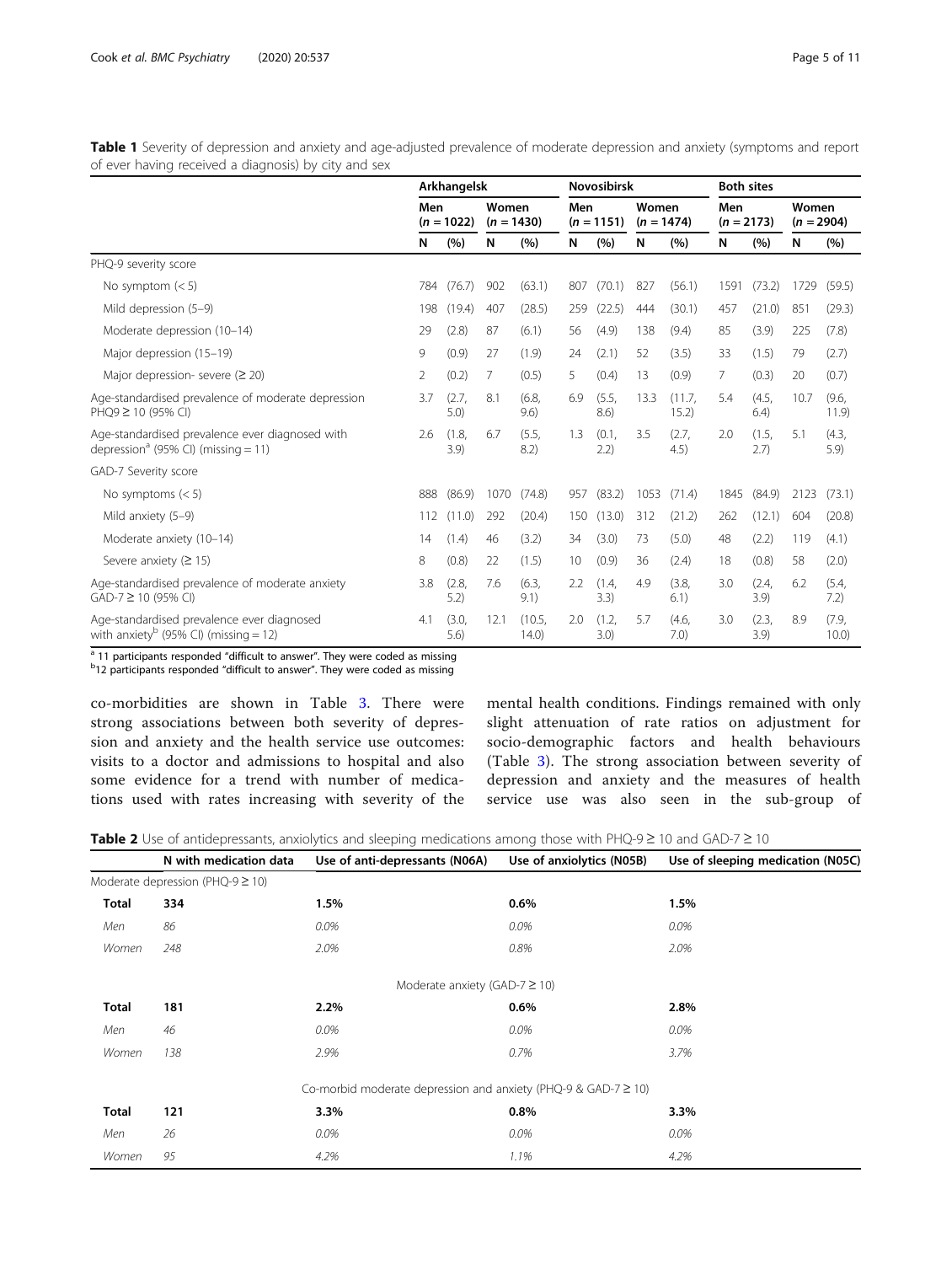<span id="page-5-0"></span>

participants who reported one or more physical comorbidity (Supplementary Table [2](#page-9-0)).

#### **Discussion**

In this cross-sectional survey of the general population in the Russian cities of Arkhangelsk and Novosibirsk the age-adjusted point prevalence of moderate depression (PHQ-9  $\geq$  10) and anxiety (GAD-7  $\geq$  10) varied between the two cities with a higher prevalence of both in Novosibirsk (moderate depression 10.6%; moderate anxiety 6.0%) than Arkhangelsk (moderate depression 6.3%; moderate anxiety 3.8%). In both cities the prevalence of common mental disorders varied by gender with higher prevalence in women. Reporting of ever having received a diagnosis of depression was 3 times lower than point prevalence for depression in men and 2 times lower in women. Use of anti-depressants and anxiolytic medications was extremely low with no men with symptoms of depression or anxiety receiving any pharmacological treatment (anti-depressants or anxiolytics), despite a higher use of health services and other medications among those with symptoms of depression and anxiety.

Separate studies of the prevalence of depression and anxiety have been carried out some years ago in both Arkhangelsk (the Arkhangelsk study 2000) and Novosibirsk (HAPIEE 1999–2000) which found substantially higher prevalences of both depression and anxiety. Russia has experienced rapid social and political change

over time therefore it is feasible prevalence of common mental disorders may have changed in the time frame between these studies, however it is difficult to make formal comparisons between the three studies given differences in methodology for deriving case definitions. The more recent ESSE-RF survey from 2012 to 13 which included 10 regions in Russia used the HADS to assess depression symptoms also found higher prevalences of depression (25.6%) and anxiety (46.3%) closer to the earlier studies [[12\]](#page-9-0). It is impossible to know from our data whether this indicates true variation or large differences based on assessment methods and/or recruitment of participants.

The prevalence of depression we have found is comparable to more recent population-based surveys in other countries which have used PHQ-9 to assess depression with estimates of moderate depression (PHQ- $9 \ge 10$ ) from Germany [\[28](#page-10-0)], Hong Kong [[29](#page-10-0)], Korea [\[30](#page-10-0)], Sweden [\[31](#page-10-0)] and the USA [[30\]](#page-10-0) ranging from 4.2% (Hong Kong) to 10.8% (Sweden). A population study using  $GAD-7 \ge 10$  from Germany [[32\]](#page-10-0) found a prevalence of anxiety of 5.9% similar to the prevalences found here, while studies from Malaysia [\[33](#page-10-0)] and Sweden [\[31](#page-10-0)] using a lower cut point of ≥8 found prevalences of 8.2 and 14.7% respectively (corresponding age-standardised prevalences≥8 here were 9.0% Novosibirsk and 6.0% Arkhangelsk). It should be noted that other populationbased studies using GAD-7 and PHQ-9 included a wider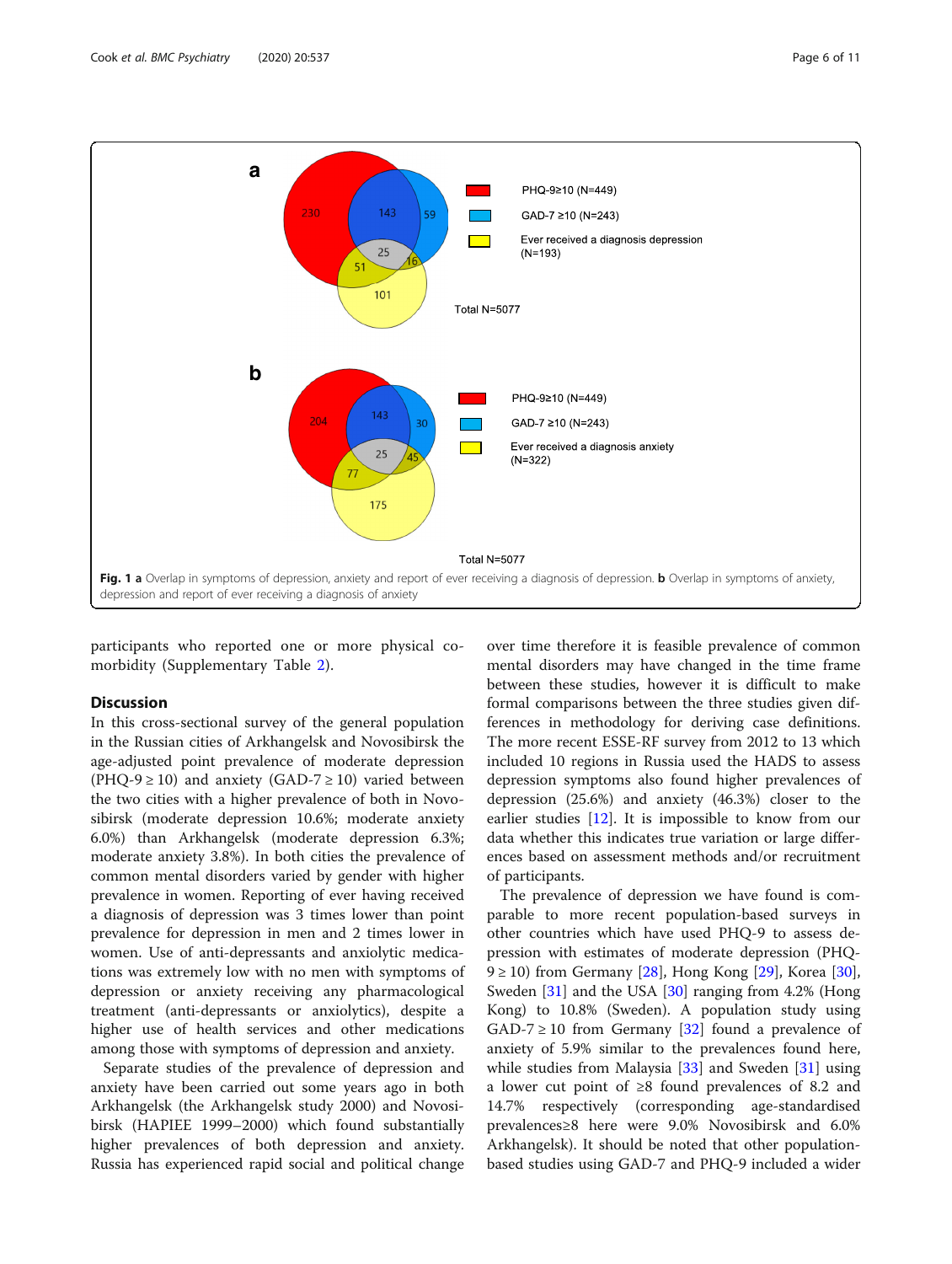<span id="page-6-0"></span>

| PHQ-9 Severity<br>score                            | $(missing = 5)$                   | Number of visits to doctor in past | 2 months                                              |                                                |                           |                     | Number of hospital visits in past 12 months  |                                                   |                           |                      | Number of medications used                               |                                                |
|----------------------------------------------------|-----------------------------------|------------------------------------|-------------------------------------------------------|------------------------------------------------|---------------------------|---------------------|----------------------------------------------|---------------------------------------------------|---------------------------|----------------------|----------------------------------------------------------|------------------------------------------------|
|                                                    | $\widetilde{q}$                   | Median Median<br>$(IQR)^a$         | adjusted rate ratio <sup>a</sup><br>Age, sex and city | rate ratio <sup>a,b</sup><br>adjusted<br>Fully | Median<br>$\overline{10}$ | Median<br>$(1QR)^a$ | Age, sex and city<br>adjusted rate<br>ratioª | rate ratio <sup>a,b</sup><br>adjusted<br>≧<br>Ful | Median<br>$\widetilde{B}$ | Median<br>$( IQR)^a$ | Age, sex and city<br>adjusted rate<br>ratio <sup>a</sup> | rate ratio <sup>a,b</sup><br>adjusted<br>Fully |
| No symptom<br>(5)                                  | $2(0-4)$ 1 $(0-3)$                |                                    | $1.00$ (ref)                                          | $1.00$ (ref)                                   | $(0 - 0)$                 | $(0 - 0)$           | $1.00$ (ref)                                 | $1.00$ (ref)                                      | $1(0-2)$                  | $(0 - 1)$            | $1.00$ (ref)                                             | $1.00$ (ref)                                   |
| Mild depression<br>$(5 - 9)$                       | $3(1-7)$ 2 $(0-3)$                |                                    | 1.34(1.14, 1.56)                                      | 1.31 (1.12, 1.53)                              | $0 - 0$                   | $(0 - 0)$           | 1.42 (0.95, 2.11)                            | 1.47 (0.98,<br>2.21)                              | $1(0-3)$                  | $0(0-1)$             | 1.16 (0.95, 1.43)                                        | 1.18(0.96, 1.46)                               |
| Moderate depression 4 (1-8) 1 (0-5)<br>$(10 - 14)$ |                                   |                                    | 1.41 (0.98, 2.03)                                     | 1.43 (0.99, 2.07)                              | $(0 - 1)$                 | $(0 - 0)$           | 1.83 (0.80, 4.18)                            | 1.96 (0.85,<br>4.54)                              | $2(0-3.3)$                | $1(0-2)$             | 1.38 (0.86, 2.21)                                        | 1.42 (0.88,<br>2.30)                           |
| Major depression<br>(215)                          | $\frac{1}{5}$ (1 –<br>$\supseteq$ | 4.5 (1.25-6.75) 2.91 (1.66, 5.1    | ส                                                     | $2.70$ $(1.55, 4.71)$ 0 $(0-1)$                |                           | $0(0-1)$            | 5.37 (1.86, 15.53)                           | 5.30 (1.82,<br>15.42)                             | $2(1-3)$                  | $1(0-2)$             | 2.49 (0.96, 6.42)                                        | 2.16 (0.82,<br>5.70)                           |
| Test for trend                                     |                                   |                                    | p < 0.001                                             | P < 0.001                                      |                           |                     | $P = 0.001$                                  | $P = 0.001$                                       |                           |                      | $= 0.02$<br>$\Delta$                                     | $\rho=0.02$                                    |
| GAD-7 Anxiety severity score                       |                                   |                                    |                                                       |                                                |                           |                     |                                              |                                                   |                           |                      |                                                          |                                                |
| No symptoms (<                                     | $2(0-5)$                          | $1(0-3)$                           | $1.00$ (ref)                                          | $1.00$ (ref)                                   | $(0 - 0)$                 | $(0 - 0)$           | $1.00$ (ref)                                 | $1.00$ (ref)                                      | $1(0-2)$                  | $(0 - 1)$            | $1.00$ (ref)                                             | $1.00$ (ref)                                   |
| Mild anxiety (5-9) 3 (1-7) 2 (0-4)                 |                                   |                                    | 1.38(1.15, 1.65)                                      | 1.32 (1.10, 1.59)                              | $(0 - 0)$                 | $(0 - 0)$           | 1.52 (0.97, 2.39)                            | 1.47 (0.93,<br>2.33)                              | $1(0-3)$                  | $(0 - 1)$            | 1.17 (0.93, 1.49)                                        | 1.15(0.90.146)                                 |
| Moderate anxiety<br>$(10 - 14)$                    | $3(0-8)$                          | $2(0 - 5.25)$                      | 1.84(1.20, 2.81)                                      | 1.79 (1.17, 2.73)                              | $(0 - 0)$                 | $(0 - 0)$           | 2.85 (1.17, 6.92)                            | 2.81 (1.15,<br>6.84)                              | $1(0-3)$                  | $1(0-2.5)$           | 1.87 (1.09, 3.19)                                        | 1.74(1.01, 2.98)                               |
| Severe anxiety<br>(215)                            |                                   | $4(1-8)$ 2.5 $(0-5.75)$            | 1.50 (0.70, 3.20)                                     | $1.53$ (0.72, 3.27) 0 (0-1)                    |                           | $(0 - 0)$           | 3.18 (0.69, 14.70)                           | 2.54 (0.55,<br>11.76)                             | $2(0-4)$                  | $0(0-3.5)$           | 2.59 (0.75, 8.96)                                        | 3.13 (0.93,<br>10.57)                          |
| Test for trend                                     |                                   |                                    | p < 0.001                                             | P < 0.001                                      |                           |                     | $P = 0.002$                                  | $p = 0.005$                                       |                           |                      | $= 0.005$<br>$\Delta$                                    | $P = 0.009$                                    |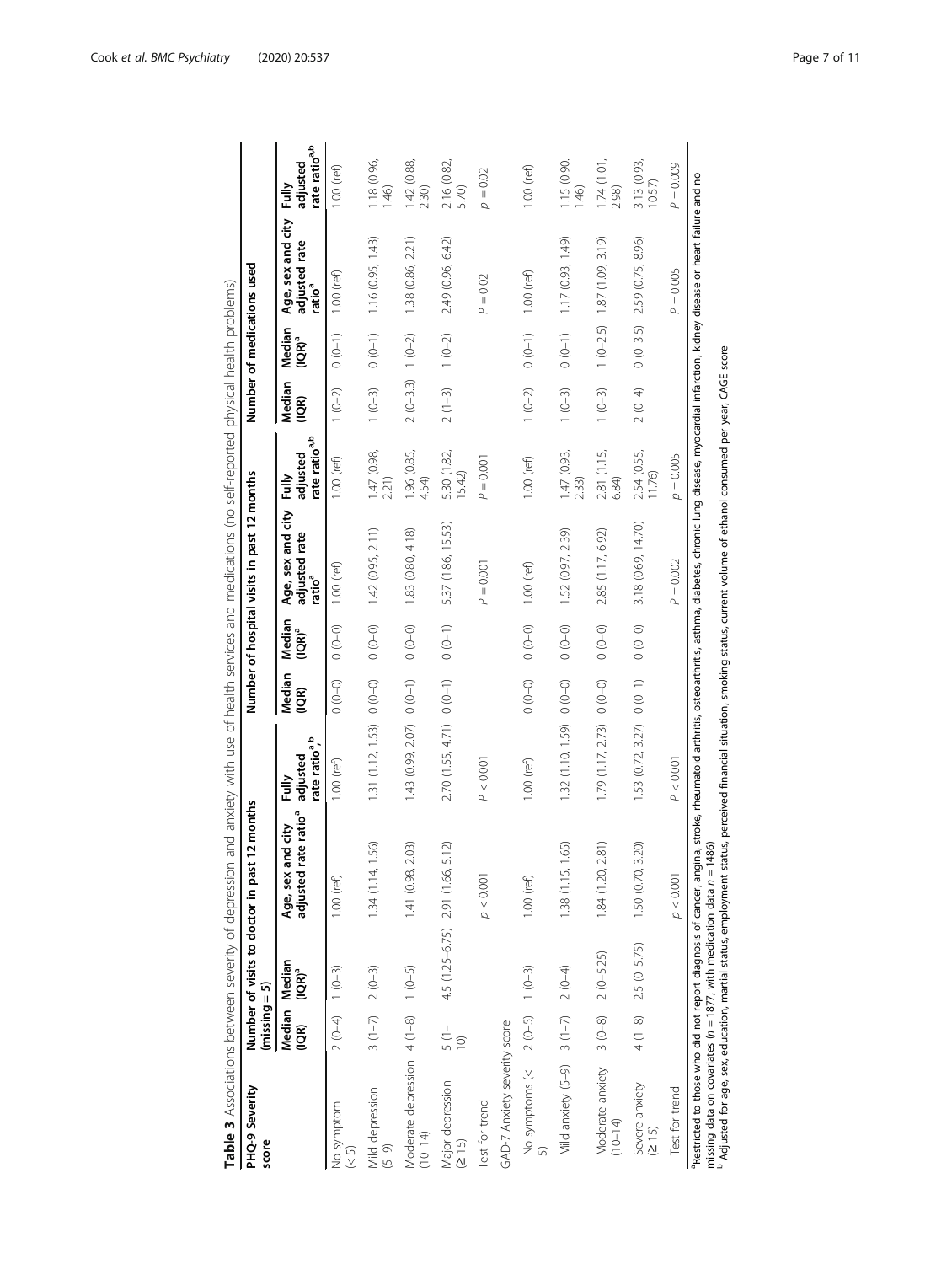age range of participants than were included here which limits comparability with our study findings. Also we found in this study that there were differences between the two cities which were not explained by socioeconomic circumstances or health behaviours of the included study participants. While in our study the prevalence of both depression and anxiety was higher in Novosibirsk than Arkhangelsk, in contrast to Russian state statistics which show rates of mortality from suicide are higher in Arkhangelsk. This may be an indicator that the study is affected by selection bias. However if these findings represent true differences they suggest there are other between city level factors besides levels of reported symptoms which explain the higher suicide rates in Arkhangelsk, for example differences in alcohol use. Mortality from accidental poisoning by alcohol from Russian State statistics is also substantially higher in Arkhangelsk than Novosibirsk indicating a higher prevalence of hazardous drinking.

The levels of ever receiving a diagnosis and treatment for depression and anxiety in our study population were very low. Striking findings were both lower prevalence of reported lifetime diagnosis compared to point prevalence and the extremely low levels of use of anti-depressant and anxiolytic medications. Only 10 participants in the entire sample reported use of anti-depressants and 8 anxiolytics. No men with  $PHQ-9 \ge 10$  received any pharmacological treatment. This is consistent with a study of 155 primary care users in St Petersburg where none of the 55 participants identified as having symptoms of depression were receiving pharmacological treatment [\[13](#page-9-0)]. In contrast the other populations included in the same study medication use ranged from 4% in Be'er Sheva to 38% in Seattle  $[13]$  $[13]$ . Our finding are also in contrast to larger population-based studies in other populations such as the NHANES survey from the USA (2005–8) where among the general population 27.0% of those with moderate depression (PHQ-9 10–14) and 31.8% with major depression  $(\geq 15)$  received pharmacological treatment [\[34](#page-10-0)] and the 2014 Adult Psychiatric Morbidity Survey for England where 55% of those with depression according to the Clinical Interview Schedule - Revised (CIS-R) had received medication [[35\]](#page-10-0). Findings are particularly striking given that anxiolytics (although not anti-depressants) are available without prescription in Russia therefore access is easier than in many other settings. However it is possible participants did not report medications used for these purpose either due to associated stigma or because they did not consider drugs obtained over the counter for self-management of mood counted as "medications" in the traditional sense. Here we considered only medications within the ATC classes and have not looked at self-medication with alternative medicinal treatments marketed for similar purposes.

Our findings in relation to ever having received a diagnosis are also substantially lower than the English study where 70% of participants with symptoms of depression had also received a diagnosis of depression at some stage in their life [\[35](#page-10-0)]. No data were available on use of nonpharmacological treatments (such as psychotherapy) in the current study. However given the low levels of participants reporting ever having received a diagnosis of depression or anxiety (in particular depression) it seems unlikely that the use of talking therapies over pharmacological management is the primary reason for the very low levels of pharmacological treatment found in this population. It seems more likely that we have identified here a very large gap in diagnosis and treatment of common mental disorders. This cannot be explained in terms of lack of contact with health services per se as even after restricting to those who did not report comorbid physical illnesses and adjusting for sociodemographic and behavioural risk factors those reporting symptoms of depression and anxiety had more contact with health services and were taking more medications than those who did not. There was also a clear dose response with severity of symptoms. This is consistent with findings in other settings that use of (non-mental) health services is higher among those with mental health symptoms [[20](#page-10-0)–[22](#page-10-0)]. We have identified here missed opportunities for diagnosis and providing appropriate treatment for those with common mental health disorders. This may be influenced both by beliefs of doctors, but also by the attribution and presentation of symptoms by patients seeking help [[36\]](#page-10-0). Low availability and perceived value of including mental health treatment within primary care may also be an important factor in explaining the treatment gap as currently the main options to receive treatment for mental health problems are through specialist services or private treatment, which is not affordable for the majority. In the study of primary care users in St Petersburg cost of treatment was raised by participants as a major barrier to treatment [\[37\]](#page-10-0).

Our findings of low levels of treatment and diagnosis are consistent with previous studies on attitudes and beliefs about depression where presented with vignettes describing people with symptoms of depression Russian participants compared to participants from Germany [[38\]](#page-10-0) and the United States [[39\]](#page-10-0) were less likely to attribute depression to biological rather than psycho-social causes [\[38](#page-10-0), [39\]](#page-10-0), more likely to indicate depression was related to "weak will" [[38,](#page-10-0) [39](#page-10-0)] and less likely to endorse help seeking for the individual [\[39](#page-10-0)], while in a similar comparative study Russian participants were less likely to endorse seeking help from medical sources than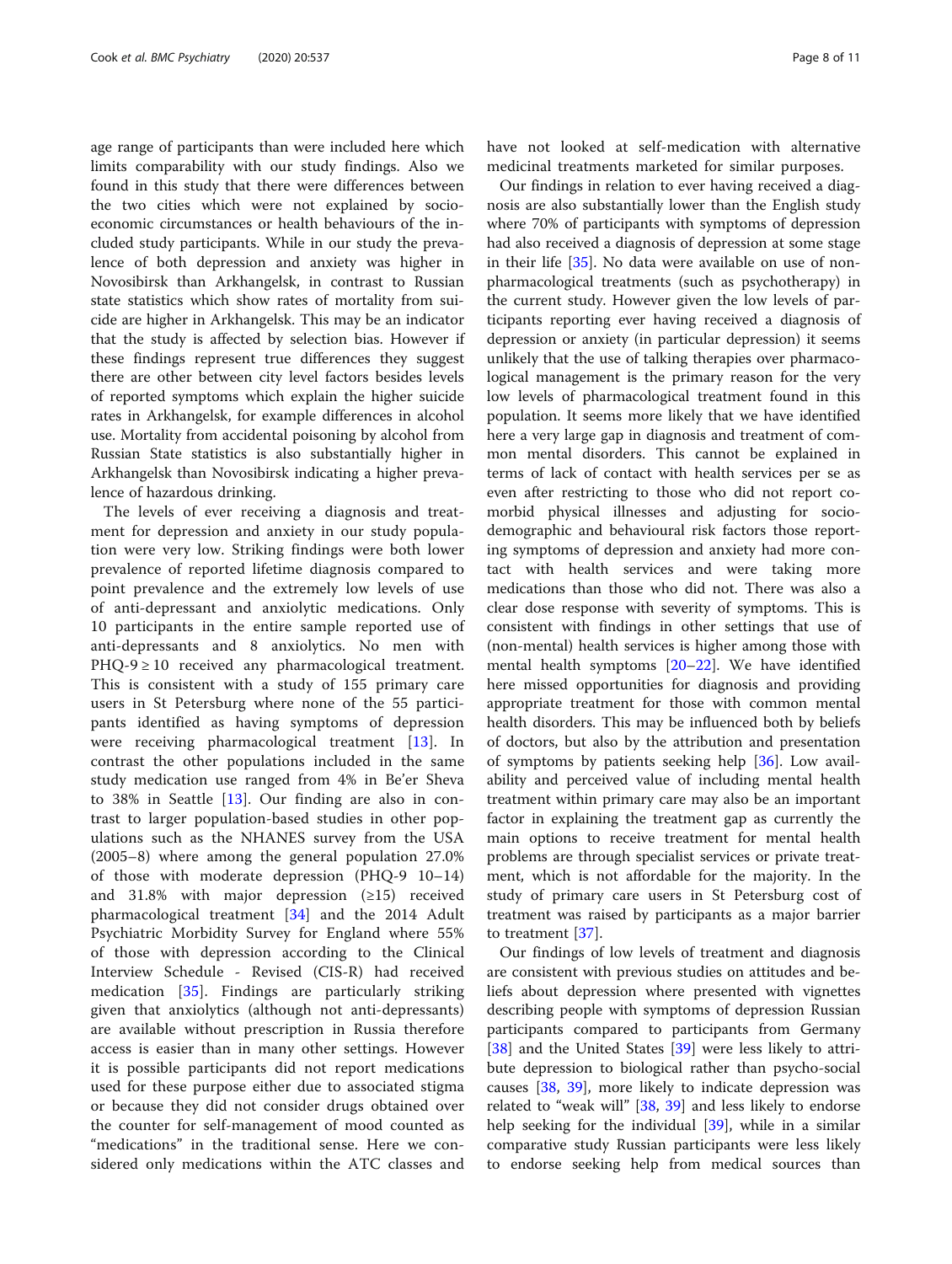<span id="page-8-0"></span>British participants and scored lower on a scales indicating tolerance towards descriptions of people with mental health problems [[40\]](#page-10-0). Interventions aimed at improving mental health literacy [\[41](#page-10-0)–[43\]](#page-10-0) and reducing stigma [[44](#page-10-0), [45\]](#page-10-0) both in the general population and among health care professionals could be of benefit in closing the treatment gap.

This study has several limitations to consider in interpretation of the findings:

Firstly all data on common mental disorders, including history of diagnosis and treatment, and health service use are self-reported. We were able to look at prevalence of depression and anxiety symptoms at one point in time based on symptoms in the past 2 weeks but this cannot be considered equivalent to clinical diagnosis and does not reflect longer term duration of symptoms. Although the PHQ-9 and GAD-7 are validated instruments they have not been validated for use in Russia. Interviews in this study were conducted face to face and it is possible that some participants may not have reported having received a diagnosis of depression or anxiety or disclosed medication use at the health check due to concerns about associated stigma. Furthermore the proportion of participants who brought their medications to the health check examination was small (27%). For the majority reporting was verbal only and some level of measurement error due to errors in reporting by participants who may not remember or be aware of the names of all their medication is also feasible. The low use of medications is however consistent with the very low reporting of diagnosis also found in this study.

Secondly this was a cross-sectional study and we are not able to determine the temporal direction of association between common mental disorder and health service use, particularly given the time frame for asking about symptoms of depression was the past 2 weeks and visits to doctors and hospital admissions the past 12 months. However given symptoms of common mental disorders are fairly persistent it is likely this does reflect pattern of symptoms in the past 12 months. Although analyses were restricted to those who did not report comorbid physical health problems this was not an exhaustive list and there is still potential confounding due to co-morbidities not included or not reported by participants or undiagnosed at the time of the interview. However our findings were robust to stratification by the stated co-morbidities and controlling for a range of potential confounders.

Thirdly response rates for one city (Novosibirsk) were particularly low which may have affected the representativeness of the sample. Response rates for Arkhangelsk were higher but not 100% and it is possible that selection into the study may have been differential by mental health status. The impact of bias is difficult to estimate. Comparisons of the educational profile of the study participants with the 2010 census [[23](#page-10-0)] showed ratio of the observed to expected was 0.98 (95% CI 0.92, 1.04) for Arkhangelsk but with variation over age with higher than expected education at younger ages and lower than expected education in the older participants. For Novosibirsk there was some evidence that educational profile of participants was higher than expected (1.14 (95% CI 1.07, 1.21)) but this was consistent across age groups. Those with more severe depression at baseline were less likely to attend the subsequent health check [\[23](#page-10-0)]. If the same were true for initial participation we may have under-estimated the prevalence of common mental disorders in this population. Within the two cities selection was within four districts. These were selected to represent a range of socio-demographic and mortality levels in each city but recruitment was not from all city districts so may not be generalisable to the whole city. To this extent prevalence estimates should be interpreted with caution however the lack of treatment in those identified here with moderate depression is valid and an important finding.

Finally our findings are not generalisable to the whole of Russia. Within the two cities included there was variation in point prevalence of depression and anxiety symptoms although the finding of strikingly low use of anti-depressants was consistent in both.

# Conclusions

In conclusion here we have identified a substantial gap in diagnosis and treatment of common mental disorders among the general population in two Russian cities. Further work understanding the barriers to diagnosis and appropriate treatment in Russia is needed in order to design appropriate interventions to improve provision of care for common mental disorders in this population.

#### Supplementary Information

The online version contains supplementary material available at [https://doi.](https://doi.org/10.1186/s12888-020-02938-w) [org/10.1186/s12888-020-02938-w](https://doi.org/10.1186/s12888-020-02938-w).

Additional file 1: Supplementary Figure 1. Distribution of PHQ-9 Severity Scores.

Additional file 2: Supplementary Figure 2. Distribution of GAD-7 Severity Scores.

Additional file 3: Supplementary Figure 3. Distribution of Number of visits to a doctor in the past 12 months.

Additional file 4: Supplementary Figure 4. Distribution of Number of Hospital visits in the past 12 months.

Additional file 5: Supplementary Figure 5. Distribution of the Number of Medications used.

Additional file 6: Supplementary Table 1. Distribution of Sociodemographic factors and health behaviours in Arkhangelsk and Novosibirsk.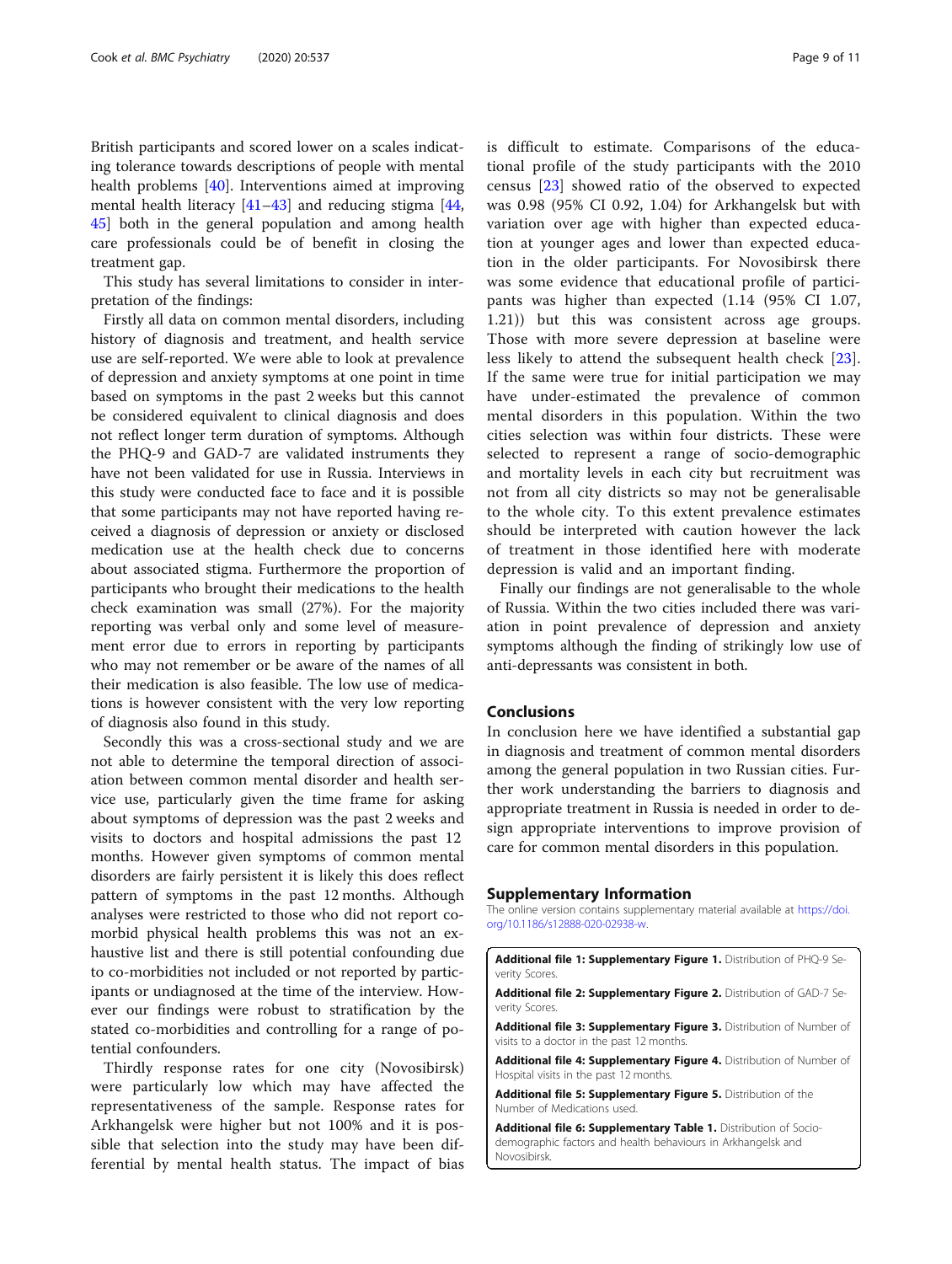<span id="page-9-0"></span>Additional file 7. Supplementary Table 2. Associations between severity of depression and anxiety with use of health services and medications among those who report 1 or more physical health problems

#### Abbreviations

ATC code: Anatomical Therapeutical Chemical Code; CES-D: Centre for Epidemiologic studies depression scale; CIS-R: Clinical Interview Schedule - Revised; ESSE-RF: Epidemiology of Cardiovascular Diseases in various regions of Russia representative Federation; GAD-7: Generalised Anxiety Disorder Assessment 7; HADS: Hospital Anxiety and Depression Scale; HAPIEE: Health, Alcohol and Psychosocial factors in Eastern Europe; IQR: Interquartile range; NHANES: National Health and Nutrition Examination Survey; PHQ-9: Patient Health Questionnaire 9; USA: United States of America; WHO: World Health Organisation

#### Acknowledgements

We would like to thank Professor Anne Elise Eggen for advice on the use of ATC codes. The publication charges for this article have been funded by a grant from the publication fund of UiT The Arctic University of Norway.

#### Authors' contributions

Conception and design: SC, GL, DAL; Data collection and methodology: AVK, NB, LS, DD, SM; Data analysis: SC; Interpretation: SC, AVK, NB, LS, DD, SM, GL, DAL; Drafting initial manuscript: SC; Editing and revision of final manuscript: All authors. All authors have approved the final submitted version and have agreed both to be personally accountable for the author's own contributions and to ensure that questions related to the accuracy or integrity of any part of the work, even ones in which the author was not personally involved, are appropriately investigated, resolved, and the resolution documented in the literature.

#### Funding

The Know Your Heart (KYH) study was a component of International Project on Cardiovascular Disease in Russia (IPCDR) and funded by Wellcome Trust Strategic Award [100217], UiT, The Arctic University of Norway (UiT), Norwegian Institute of Public Health, and Norwegian Ministry of Health and Social Affairs. SM was supported by Russian Academy of Science, State Target (АААА-А17–117112850280-2). DAL's contribution was partly undertaken within the framework of the HSE University Basic Research Program. The funding bodies had no role in the design of the study, data collection, analysis, interpretation of data, or in writing the manuscript.

#### Availability of data and materials

The data that support the findings of this study are available from Know Your Heart, but restrictions apply to the availability of these data and so are not publicly available. Data are available upon reasonable request and with permission of Know Your Heart Study ([https://metadata.knowyourheart.](https://metadata.knowyourheart.science) [science\)](https://metadata.knowyourheart.science).

#### Ethics approval and consent to participate

This research complies with the Declaration of Helsinki. The Know Your Heart study was approved by the ethical committees of the London School of Hygiene & Tropical Medicine (approval number 8808 received 24.02.2015), Novosibirsk State Medical University (approval number 75 approval received 21/05/2015), the Institute of Preventative Medicine, Novosibirsk (no approval number; approval received 26/12/2014), and the Northern State Medical University, Arkhangelsk (approval number 01/01–15 received 27/01/2015). Ethical committees in each location subsequently approved use of the study data for secondary data analyses. All participants provided oral consent before completing the baseline questionnaire of the study and written consent after completing the questionnaire for this data to be used for the purposes of the study. Informed written consent to participate in the study was obtained from all participants before completion of the health check examination.

#### Consent for publication

Not applicable.

#### Competing interests

The authors declare they have no competing interests.

#### Author details

<sup>1</sup>Department of Community Medicine, UiT the Arctic University of Norway, Tromsø, Norway. <sup>2</sup>Faculty of Epidemiology and Population Health, London School of Hygiene & Tropical Medicine, London, UK. <sup>3</sup>Northern State Medical University, Arkhangelsk, Russian Federation. <sup>4</sup>Institute of Philosophy and Law, Ural Branch of the Russian Academy of Sciences, Ekaterinburg, Russian Federation.<sup>5</sup> Research Institute of Internal and Preventive Medicine, Branch of Institute of Cytology and Genetics, Siberian Branch of the Russian Academy of Sciences, Novosibirsk, Russian Federation. <sup>6</sup>Novosibirsk State Medical University, Russian Ministry of Health, Novosibirsk, Russian Federation. <sup>7</sup> Division of Psychiatry, University College London, London, UK. <sup>8</sup>International Laboratory for Population and Health, National Research University Higher School of Economics, Moscow, Russian Federation.

#### Received: 21 May 2020 Accepted: 28 October 2020 Published online: 12 November 2020

#### References

- Steel Z, Marnane C, Iranpour C, Chey T, Jackson JW, Patel V, Silove D. The global prevalence of common mental disorders: a systematic review and meta-analysis 1980-2013. Int J Epidemiol. 2014;43(2):476–93.
- GBD 2016 Disease and Injury Incidence and Prevalence Collaborators. Global, regional, and national incidence, prevalence, and years lived with disability for 328 diseases and injuries for 195 countries, 1990–2016: a systematic analysis for the global burden of disease study 2016. [https://](https://www.sciencedirect.com/science/article/pii/S0140673617321542) [www.sciencedirect.com/science/article/pii/S0140673617321542](https://www.sciencedirect.com/science/article/pii/S0140673617321542).
- 3. Starodubov VI, Marczak LB, Varavikova E, Bikbov B, Ermakov SP, Gall J, Glenn SD, Griswold M, Idrisov B, Kravchenko M, et al. The burden of disease in Russia from 1980 to 2016: a systematic analysis for the global burden of disease study 2016. Lancet. 2018;392(10153):1138–46.
- 4. Leon DA, Saburova L, Tomkins S, Andreev E, Kiryanov N, McKee M, Shkolnikov VM. Hazardous alcohol drinking and premature mortality in Russia: a population based case-control study. Lancet. 2007;369(9578):2001–9.
- 5. Tomkins S, Collier T, Oralov A, Saburova L, McKee M, Shkolnikov V, Kiryanov N, Leon DA. Hazardous alcohol consumption is a major factor in male premature mortality in a typical Russian city: prospective cohort study 2003- 2009. PLoS One. 2012;7(2):e30274.
- 6. Zaridze D, Lewington S, Boroda A, Scelo G, Karpov R, Lazarev A, Konobeevskaya I, Igitov V, Terechova T, Boffetta P, et al. Alcohol and mortality in Russia: prospective observational study of 151,000 adults. Lancet. 2014;383(9927):1465–73.
- 7. Kozela M, Bobak M, Besala A, Micek A, Kubinova R, Malyutina S, Denisova D, Richards M, Pikhart H, Peasey A, et al. The association of depressive symptoms with cardiovascular and all-cause mortality in central and Eastern Europe: prospective results of the HAPIEE study. Eur J Prev Cardiol. 2016; 23(17):1839–47.
- 8. Bobak M, Pikhart H, Pajak A, Kubinova R, Malyutina S, Sebakova H, Topor-Madry R, Nikitin Y, Marmot M. Depressive symptoms in urban population samples in Russia, Poland and the Czech Republic. Br J Psychiatry. 2006;188: 359–65.
- 9. Averina M, Nilssen O, Brenn T, Brox J, Arkhipovsky VL, Kalinin AG. Social and lifestyle determinants of depression, anxiety, sleeping disorders and selfevaluated quality of life in Russia. A population-based study in Arkhangelsk. Soc Psychiatry Psychiatr Epidemiol. 2005;40(7):511–8.
- 10. Pakriev S, Vasar V, Aluoja A, Saarma M, Shlik J. Prevalence of mood disorders in the rural population of Udmurtia. Acta Psychiatr Scand. 1998;97(3):169–74.
- 11. Shkolnikov VM, Andreev EM, Tursun-Zade R, Leon DA. Patterns in the relationship between life expectancy and gross domestic product in Russia in 2005-15: a cross-sectional analysis. Lancet Public Health. 2019;4(4):e181–8.
- 12. Shal'nova SA, Evstifeeva SE, Deev AD, Artamova GV, Gatagonova TM, Dupliakov DV, Efanov A, Zhernakova Iu V, Konradi AO, Libis RA, et al. The prevalence of anxiety and depression in different regions of the Russian Federation and its association with sociodemographic factors (according to the data of the ESSE-RF study). Ter Arkh. 2014;86(12):53–60.
- 13. Simon GE, Fleck M, Lucas R, Bushnell DM, LIDO Group. Prevalence and predictors of depression treatment in an international primary care study. Am J Psychiatr. 2004;161(9):1626–34.